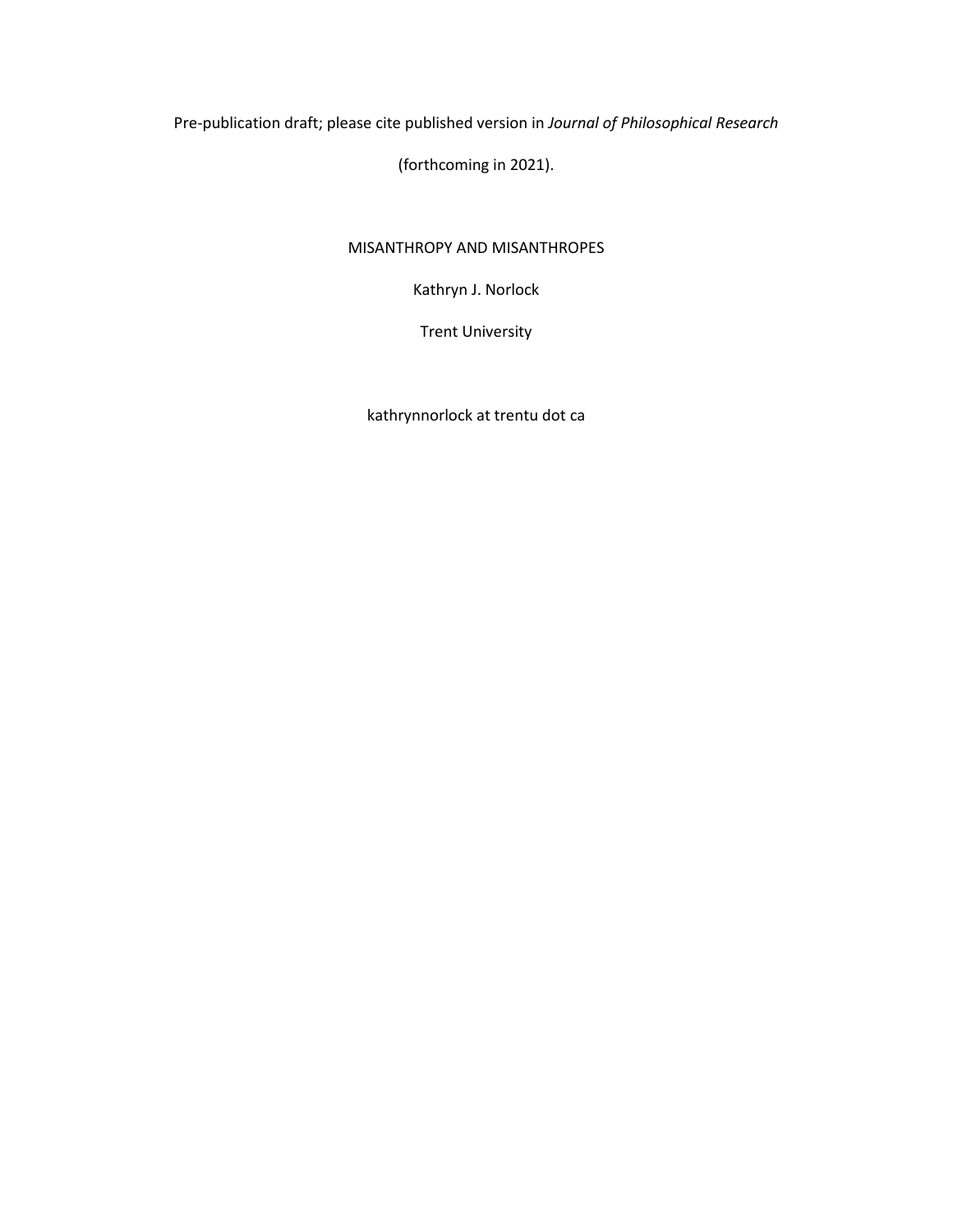In this paper, I argue that it is conceptually and ethically good to broaden the conception of misanthropy beyond that of hatred of humans, as philosophers such as David Cooper do. I concur with Cooper that misanthropy in the form of a negative critical verdict of humanity is apt and does not reduce to blame of individual humans. After all, as Claudia Card argues, evil institutions and practices are ubiquitous and systemic. They are both very bad and not simply imputable to individuals. So the judgment that evils are human-caused is not reducible to a judgment of particular individuals.

However, I hope to persuade readers that not everyone with misanthropic thoughts is a misanthrope. Just as philosophers like Card and Kate Manne broaden the conception of misogyny but hold that most who contribute to environments hostile to women are not misogynists, I argue that many of us who hold misanthropic thoughts are not misanthropes; further, we should consider whether we want to be and we should consider when we find it ethically important to attribute the identity of a misanthrope to others. I propose holding the descriptive concept of a misanthrope to characterize anyone who appraises or expresses the moral perception — the negative critical verdict of humanity to be appropriate, weighty, and governing of other aspects of one's moral outlook or one's character. I conclude that pessimism without misanthropy may be more ethically appropriate for some of us with misanthropic thoughts who reject the identity of a misanthrope. And an identity, it is, or at least an aspect of one's personal identity; the attribution of the concept (misanthrope) to a particular person is an attribution of an identity that occurs in a complex social context in which others may respond to the attribution as wrong or right, even a reason to be a friend or a foe, rather than merely a description of a free-floating concept. In the latter half of this paper, I offer a more prescriptive analysis of a misanthrope, to reinforce my reasons for holding that it is ethically meaningful that concepts attributed to persons can refer to identities. I suggest that thinking of oneself as a misanthrope may be important to one's self-conception, and attributing to others the status of misanthrope is a value-laden attribution of an identity, perhaps merely one among many but an identity nonetheless.<sup>1</sup>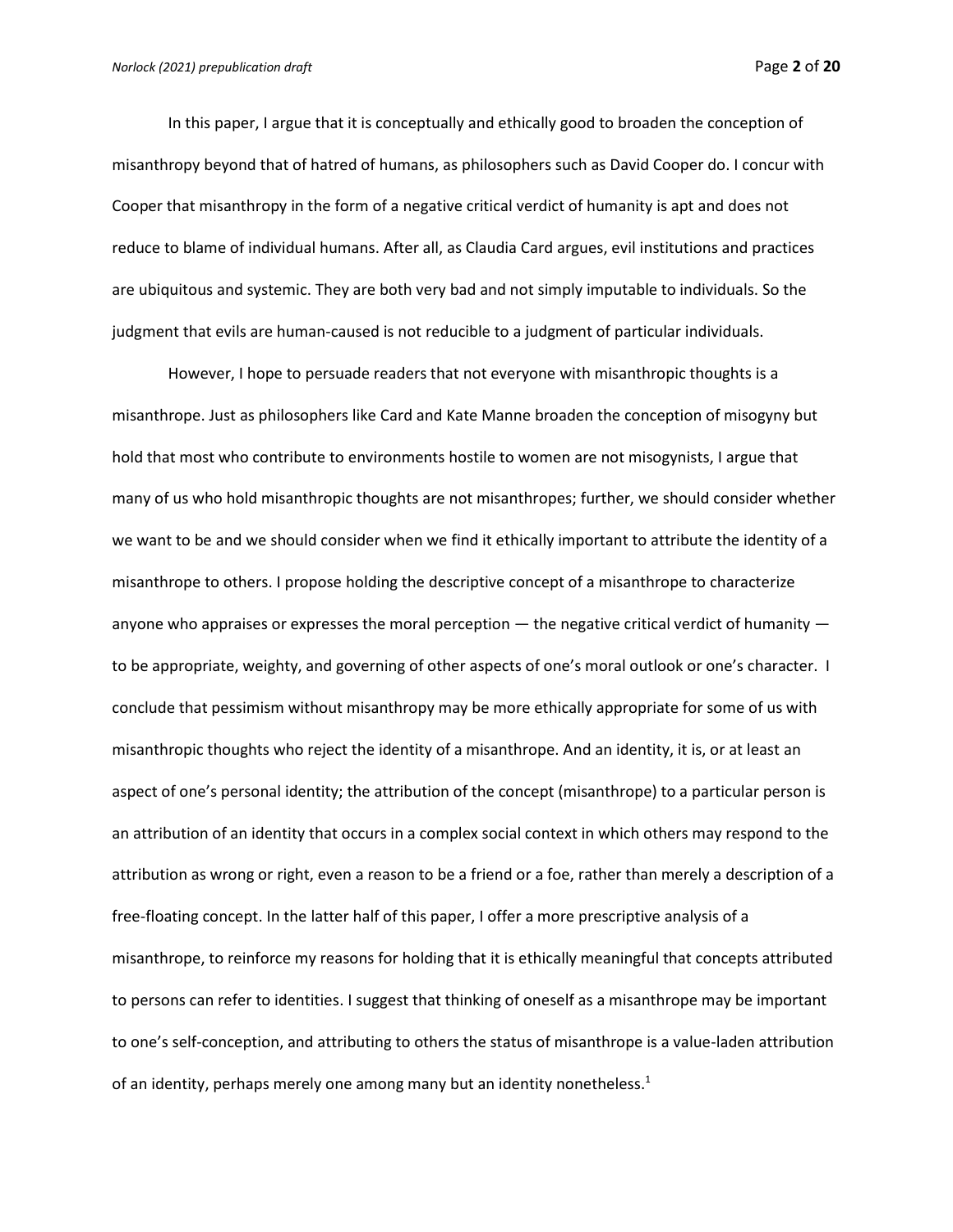Misanthropy is widely presumed to entail hatred of people. The works of David Cooper, Ian James Kidd, and Raja Halwani, among others, contribute to revisionary accounts of misanthropy, dispensing with the seemingly common-sense view that misanthropy entails hatred in order to achieve more complex, but more accurate, mapping of the moral landscape. The authors in this special issue whose accounts I consider revisionary may suggest that a broader definition of misanthropy that dispenses with hate as a necessary condition is not *revisionary* so much as simply descriptive of underappreciated perspectives, but most revisionary accounts are descriptive of the underappreciated — hence the need to update the concept. For the purposes of this paper, I shall consider their views revisionary insofar as accepting such an analysis involves a departure from ordinary use.<sup>2</sup> I sympathize with revisionists and embrace their accounts to an extent, but before I outline my supplement to the perspectives of Cooper and Kidd in particular, I wish to consider in closer detail why we want to pursue the revision of misanthropy to be much broader than the ordinary-language understanding, adding more occasions of misanthropy to the world. Why might we want more misanthropy?

I appreciate that the intuitions of anti-revisionists, including Lisa Gerber in this issue, may include the thought that a narrower concept of misanthropy as entailing hatred or related negative affects retains the badness one might want to accord to (some or all) misanthropes. In this paper I do eventually describe some misanthropes as the sort one ought not to be. However, I also tend to agree with revisionaries; for example, Claudia Card and Kate Manne develop conceptions of *misogyny* for which hatred is not a necessary condition, not because they want more misogynists in the world, but because their broader conceptions of misogyny as not entailing hatred more accurately capture phenomena in the world and perspectives that it is morally important to attend to. $3$  Manne rejects, as simplistic and overly psychologistic, the definition of misogyny as hatred, if that means it is presumed to be an emotion, (or) lodged in an individual's heart, (or) toward the entirety of women, a cluster of criticisms with which I agree (Manne 2018: 39-41, 44-49). Manne is persuasive that if misogyny is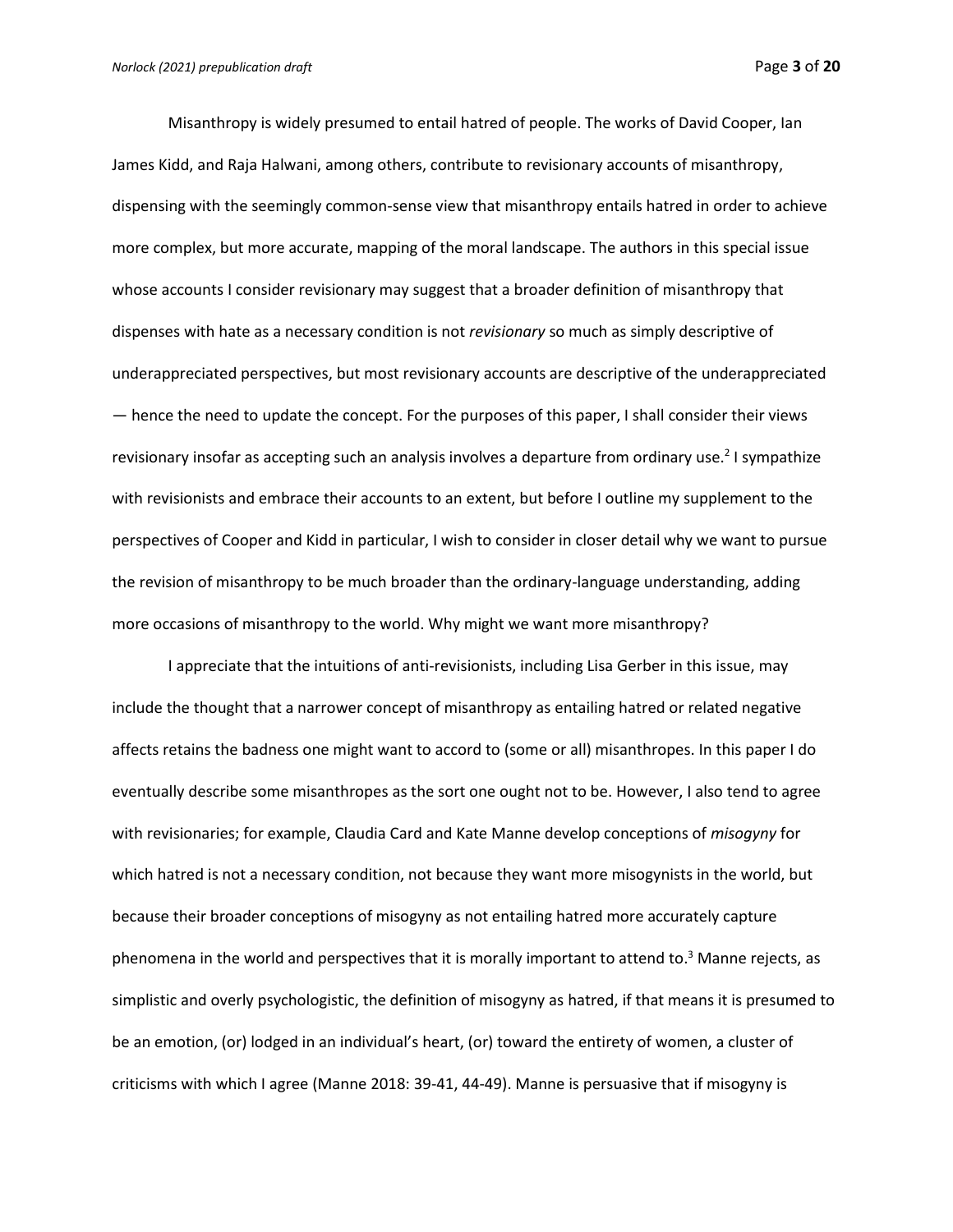essentially hatred, then we can never be certain anyone harbors it unless they self-report. Card expands misogyny to refer to "the most deeply hostile environments of and attitudes toward women and girls and to the cruelest wrongs to them/us, regardless whether perpetrators harbor feelings of hatred" (Card 2014: 473), because it is more morally and socially important to attend to misogyny's worst effects; as she says, evils demand our attentional priority (Card 2002: 9, 23).

What reasons might philosophers have for similarly revising misanthropy? It is not for all of the same ameliorative reasons that Manne and Card hold, since they aim to make the world safer from misogyny, and they are not sympathetic to misogynists' justifications. My revisionist fellow contributors to this issue are not hoping to make the world safe from (all forms of) misanthropy, and they often express sympathy with some misanthropes, as do I. Yet like Manne and Card, revisionists of misanthropy do aim to develop a more complex account and a less emotion-dependent account, capturing moral phenomena more accurately and highlighting perspectives that demand moral attention. Cooper, like Manne, offers his account of misanthropy as a perspective rather than a feeling, and he centrally features a negative verdict of humanity; Cooper rejects affect as a necessary component, saying philosophical misanthropes' mission is "not to work themselves up into lather of emotion" (Cooper 2018: 4). Unlike Manne, Cooper also aims to "defend [the] appraisal of humankind" at issue (4), in part because "humankind is answerable and rightly held to account" for the failings that Cooper's misanthropist finds to be due to humanity (6). Misanthropy "is a critical judgment on human life" (7), Cooper says.

Kidd adds that the critical judgment is not always light on one's heart (Kidd, this issue, [page tbd]). So I would add, to Kidd's and Cooper's justifications for their views, that revisionist conceptions of misanthropy primarily ameliorate the state of misanthropists and those with misanthropic thoughts, and secondarily, sometimes, improve the state of the world that has misanthropic thinkers in it. My ameliorative aims in revising misanthropy, in other words, include the ethical aim of easing the pain of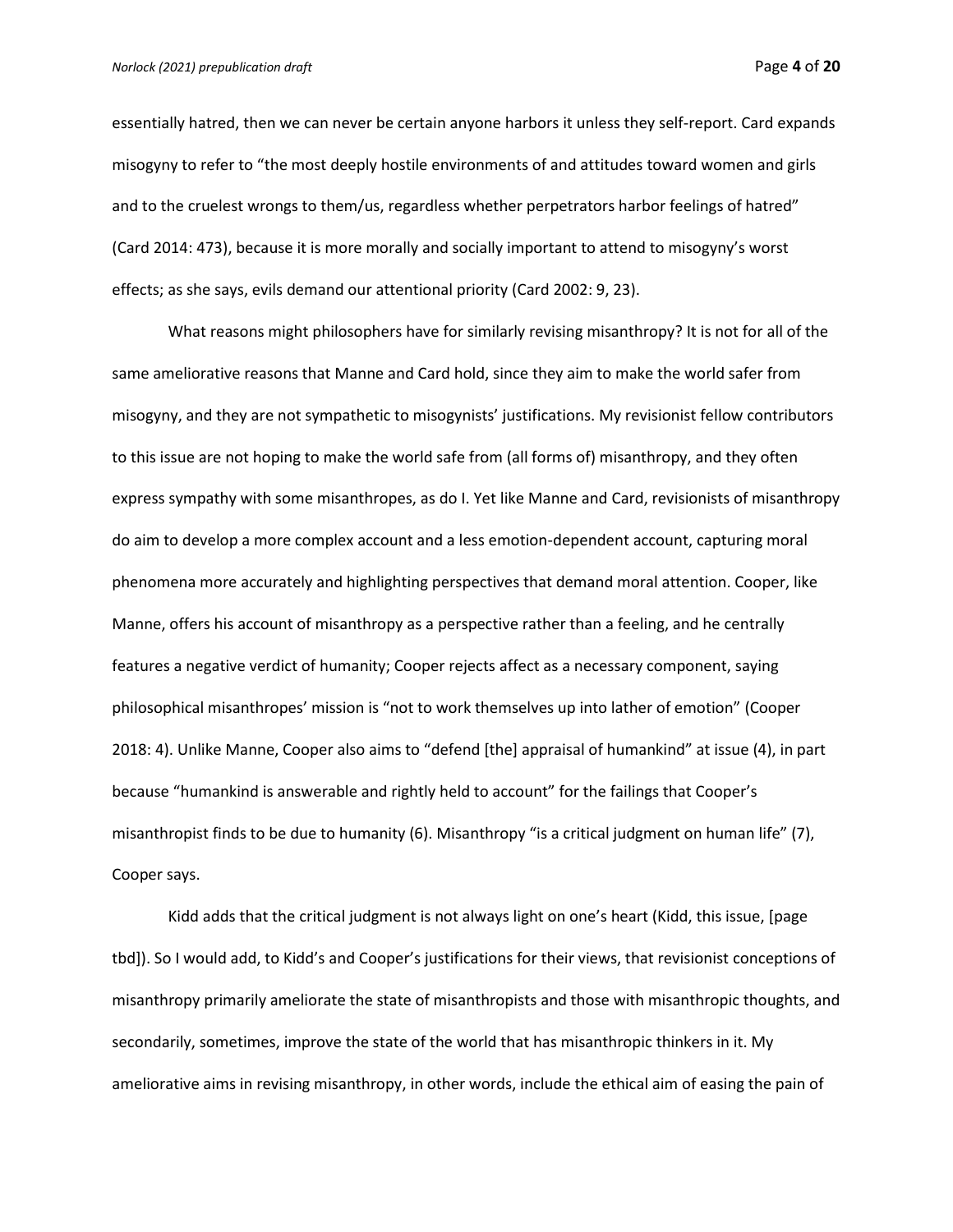what I consider to be a kind of philosophical loneliness, the loneliness of those with the heavy knowledge that humanity bears responsibility for great moral failures coupled with the more irksome knowledge that to identify with misanthropists is to risk dismissal as one with hatred in one's heart, as if a stereotypically bad affect was one's problem rather than the failures of humanity. Revising the concept creates more opportunities for misanthropic thinkers to find each other and discuss how better to live with and ethically respond to heavy knowledge. For some of us, as Kidd says of the philosopher with the "misanthropic predicament" ([tbd]), misanthropy is hard to live with, for some of the same reasons that awareness of atrocities is hard to live with, and must be dealt with similarly when one cannot deny the truth and prefers to confront its harshness rather than to diminish its force or sequester its presence in one's mind.<sup>4</sup> As Joshua Foa Dienstag relatedly said of his reasons to revive discussion of pessimism, doing so "may offer us resources for coping with our condition" (Dienstag 2006: 271). To the extent that the critical judgment of misanthropy can be painful to hold, Dienstag's concluding quotation of Camus is apt: "In the meantime, …'The important thing… is not to be cured, but to live with one's ailments'" (Dienstag 2006: 272).

Not everyone will have these ailments, of course. Bodies vary, and some may find living with misanthropy easy; others may be disinclined to misanthropic thoughts at all for reasons of personality and physiognomy for which they deserve no special praise to the extent that their positivity may be as involuntary for them as are more fraught responses for some of us to the critical judgment. I identify with those who have misanthropic thoughts in Cooper's sense; that is, I consider myself one who holds an overall negative critical judgment of humanity. However, Cooper and Kidd tend to refer to those with misanthropic thoughts and to *misanthropes* somewhat interchangeably; I am disposed to resist the implication that everyone who arrives at the negative critical judgment has the identity of a misanthrope.<sup>5</sup> In this issue, Raja Halwani similarly identifies misanthropy as, broadly, a justified judgment of humanity, to the effect that humanity has failed, morally and otherwise; he adds that "soft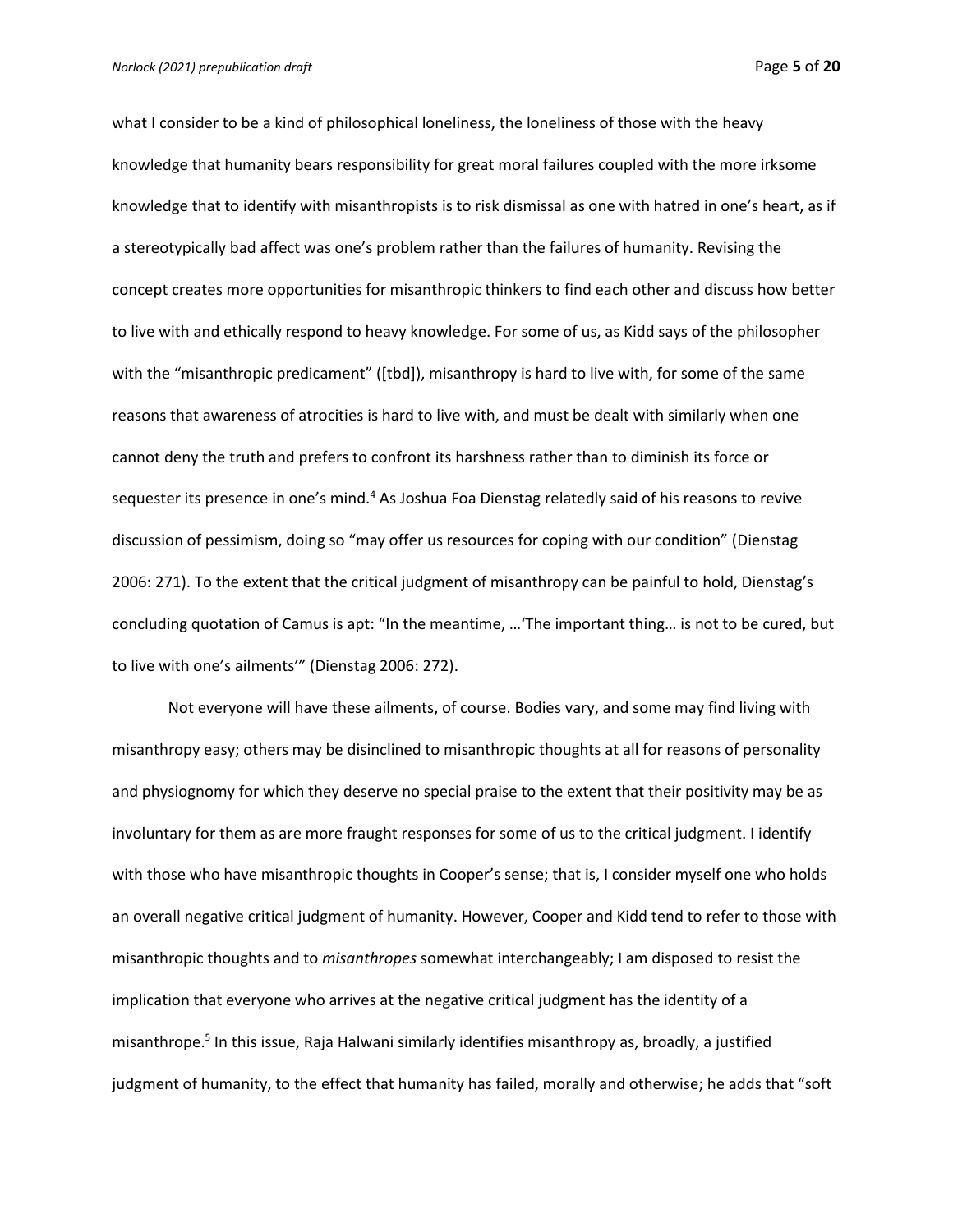misanthropy" is the disposition of "someone who, upon thinking of humanity's failure, reacts with emotions such as compassion, sympathy, and pity" (Halwani, this issue, [page tbd]). Halwani, Cooper, and Kidd provide broad characterizations of misanthropy that, unintentionally or not, may end up encompassing the view of almost any adult who watches the news and involuntarily exclaims, "Oh, people are awful!" The effect of such revisionary accounts of misanthropy as the negative critical verdict seems to be that almost every adult *is* a misanthrope, and perhaps that is the aim of most revisionaries.

I disagree (gently) with the breadth of these accounts, and in what follows, I advance reasons to hold that *misanthrope* should be a threshold concept, a description of a character or identity shared by members of a more limited subset of all who hold philosophically misanthropic views. In part, I am here influenced by Manne's view that *misogyny* can be wide while *misogynist* should be "a threshold concept, and also a comparative one, functioning as a kind of 'warning label,' which should be sparingly applied to people whose attitudes and actions are particularly and consistently misogynistic across myriad social contexts… (a) more extreme, and (b) more consistent than most other people in the relevant comparison class" (Manne 2018: 66). And we do class people, sometimes accurately and sometimes not, as I discuss in more detail at the end of this paper.

I am influenced further by Card's arguments that evil persons comprise a more limited set than the set of all agents of evil; she suggests that "we can distinguish evildoers from evil persons," (Card 2002: 20) and that "our focus should not be too much on evil people" (22), because she considered it more morally important to attend to victims' sufferings than to visiting evil characters. With Card, I maintain that our philosophical and moral attention should be directed to what she calls *evils*, and this will matter to my reasons for being a revisionist regarding misanthropy, so I elaborate on Card's view before returning to the threshold concept. On her "atrocity paradigm," evils are reasonably foreseeable intolerable harms produced by inexcusable wrongs (Card 2002: 3-26, Card 2010: 3-35). Card adds, "There is no need of malicious motives, such as sadism or spite. A practice is evil when there is morally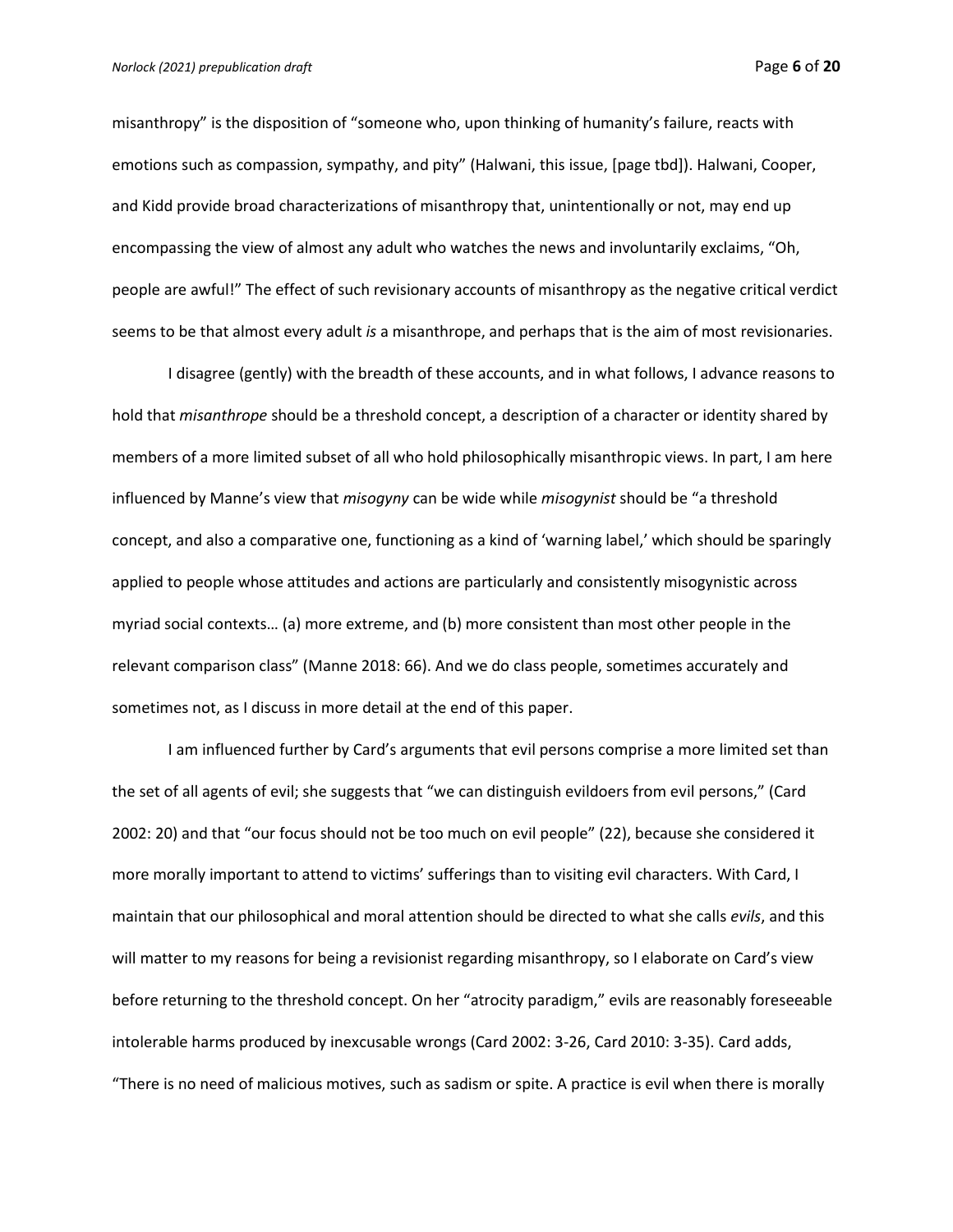no excuse for it and acting in accord with it foreseeably does intolerable harm" (Card 2014: 474). Because evils are ubiquitous and severe, victims of evils ought to receive moral priority in our ethical attention, she argues, and she focuses on our practical priorities, that is, where we ought to direct our resources, or how we ought to organize actual moral responses in the world.<sup>6</sup>

Note what I consider to be her ameliorative conceptual project as well; Card says that victims of evils ought to receive more scholarly attention, including in our conceptual work, hence her focus on *evils* as nouns (things suffered) and her injunction to focus less on what makes for an evil character than on what makes victims' lives intolerable or indecent. Card's philosophical work aimed to ameliorate states of affairs in part by advancing concepts that would better direct our attention ethically (that is, to victims whose suffering ought to be our priority). Manne, likewise, advances what she explicitly identifies as an ameliorative conception of misogyny, for metaphilosophical and metaethical reasons that include directing our attentions to the effects of misogyny as more morally important than the accuracy of attributions of *misogynist* to individuals (2018: 33, 42-49). Our conceptual analyses can be ethically important things. They can do ameliorative work in the moral world. Likewise, I hold that an ameliorative account of *misanthropy* that contributes to reducing the philosophical loneliness of the misanthropic thinker is an ethical project worth advancing.

I see Card's and Manne's diversion of attention from characters to systems and victims as very closely related to Cooper's saying that the negative critical verdict on humanity is not a judgment of particular individuals but of humanity as collectively or causally responsible for seriously bad states of affairs. Evil characters and misogynists are only parts of the problems that Card and Manne are urging us to look at. Evils and misogyny can be structural and ubiquitous things, as well as (sometimes) particular deeds committed by individuals with overtly wicked intentions. Because evils are my priority as well, I concur in the need to focus on wider and more problematic states of affairs than those for which an individual is to blame. Evil practices, laws, and institutions, for example, compel our attention yet do not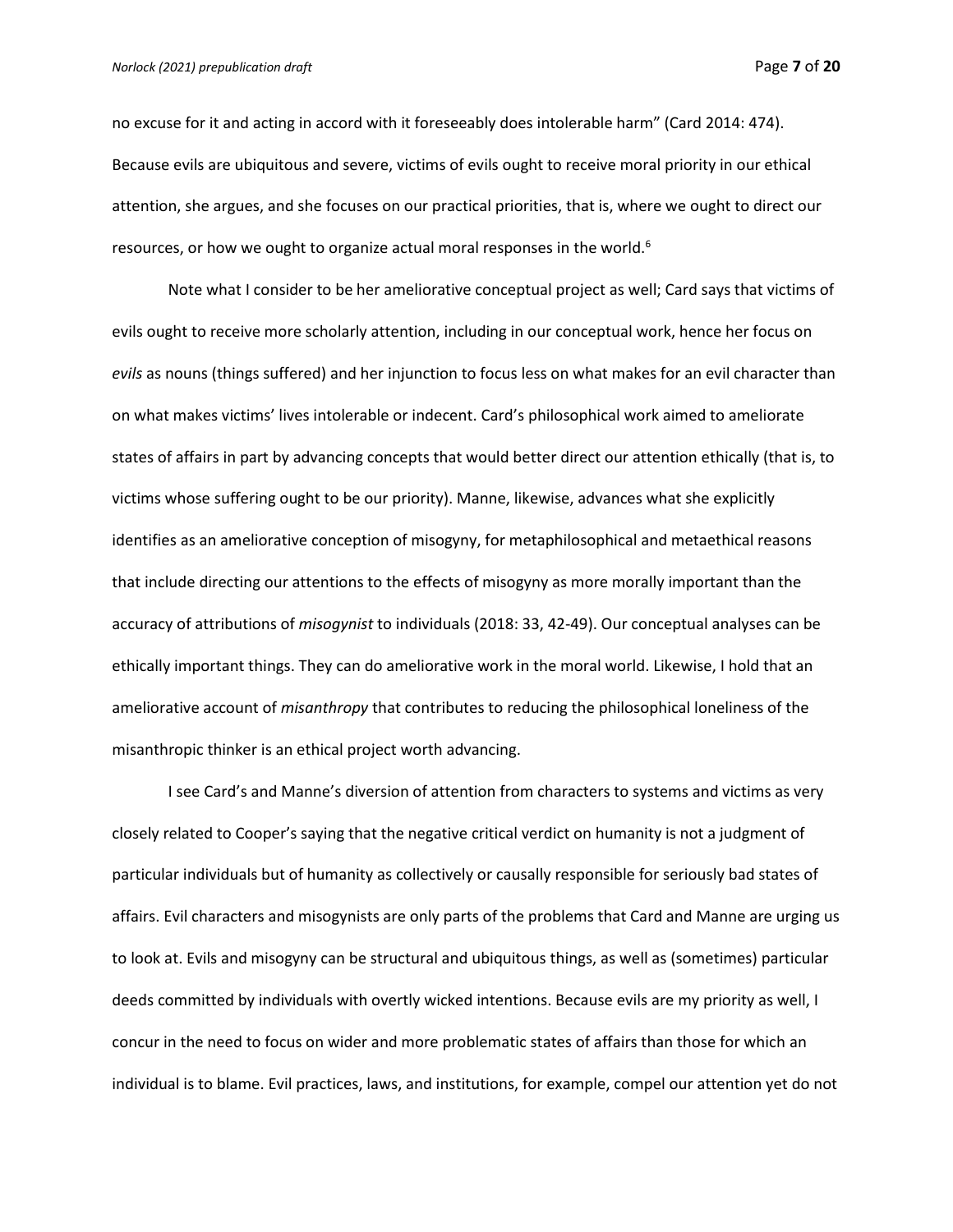always distribute to individuals' responsibilities for their existence or persistence. An institution "or practice is evil … when it is reasonably foreseeable by those with power to change it that intolerably harmful injustices will result from its normal or correct operation," Card says (2002: 20), and many ordinary people with only partial or shared power to make changes can be complicit in contributing to the maintenance of institutional operations.

In short, evils can abound for reasons that trace back to humans' activities, and can persist despite the absence of an intentionally wicked evildoer, because that is the normal operation of an evil institution. Sadly, as students of evil learn well, established institutions or practices with intolerably harmful effects can be perpetuated and maintained without any malicious individual doing an evil deed. Some sort of negative critical judgment of humanity is apt, when one reflects on evils so conceived, even though evils are not always traceable to the actions of particular individuals.

However, anyone who agrees with me that Card has a compelling account of evils as humancaused and intolerably harmful will problematically enter into the broad category of *misanthropes* that revisionists seem to hold. For example, shortly after Cooper says that misanthropy is "a critical judgement on human life, infused … by failings that are ubiquitous, pronounced and entrenched" with a moral valence, he adds, "the term 'moral', even on a fairly expansive understanding of it, is too narrow to encompass all the failings on which *the misanthrope's* case depends" (Cooper 2018: 7, emphasis mine). Implicitly, anyone who holds the negative, critical judgment is a misanthrope.<sup>7</sup> Kidd's "different misanthropes focus on different failings" ([page tbd]) but he seems to include among the set an array of thinkers not all of whom so identified. Admittedly, that a past philosopher (or a reader of this paper) who agrees that evils are human-caused might reject the label of a *misanthrope* is not necessarily a problem for revisionists' perspectives. As Joshua Foa Dienstag says of philosophical pessimists, our main concern is not with practices of self-identification but with the inheritance and perpetuation of a tradition of thought (2009: 118-119). Kidd suggests that the tradition of thought that misanthropists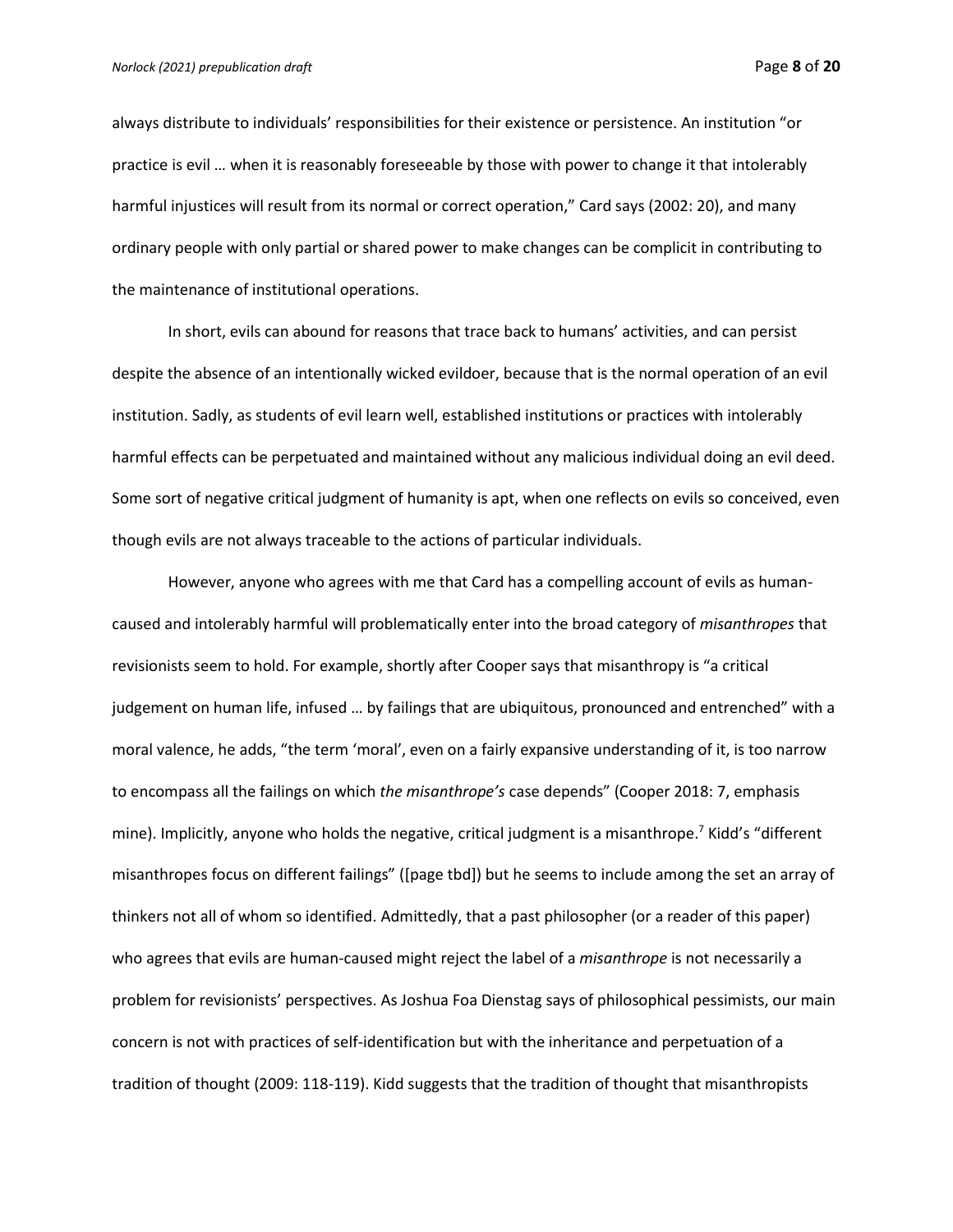share is one "of moral condemnation of humanity," especially "that our failings are entrenched, pronounced, ubiquitous – they are deeply built into our activities and projects and institutionalised ways of life; they are often pronounced and obvious, as when we talk about 'naked cruelty' or 'blatant selfishness'; they are also spread throughout our world, except perhaps for a few secluded spaces." (Kidd, this issue, [page tbd]) This thought is one that is inescapable for anyone who agrees with Card that evils are ubiquitous.

Yet it would be odd to me to class, for example, Card herself as a misanthrope, despite her own arrival at the weighty truth of the negative verdict that humans cause and maintain evils.<sup>8</sup> Kidd does not include Immanuel Kant among misanthropists, but his account is so very generous that it's not clear how Kant escapes the descriptive form of the misanthrope even as he recommends better moral choices as to what perspectives to adopt.<sup>9</sup> Indeed, many philosophers and theologians have held firmly in view that humankind is responsible for much wickedness.<sup>10</sup> Perhaps this is as it should be, and solves the problem I identified of philosophical loneliness; if everyone clued in to the ubiquity of human-caused evils is a misanthrope, then we all have lots of company! And if Cooper, Halwani, and Kidd successfully destigmatize membership in the class, then what is the harm in identifying most thinking adults as misanthropes, including sunny figures such as Card?

But I am interested in building on some of Kidd's insights about "internalized" misanthropy in order to distinguish misanthropes from just anyone with misanthropic thoughts, because I concur with Manne and Card that the wider word for a phenomenon is important to revise in the direction of breadth, while the related word for those with particular characters should say something more meaningful about the identities or commitments of moral agents whose misanthropy is consistent, governing, and at times extreme. The term should direct our attention to morally important aspects of the persons to whom we attribute the concept. That some persons seem more misanthropic than others admits of comparison classes. Where there are comparison classes, there should be more and less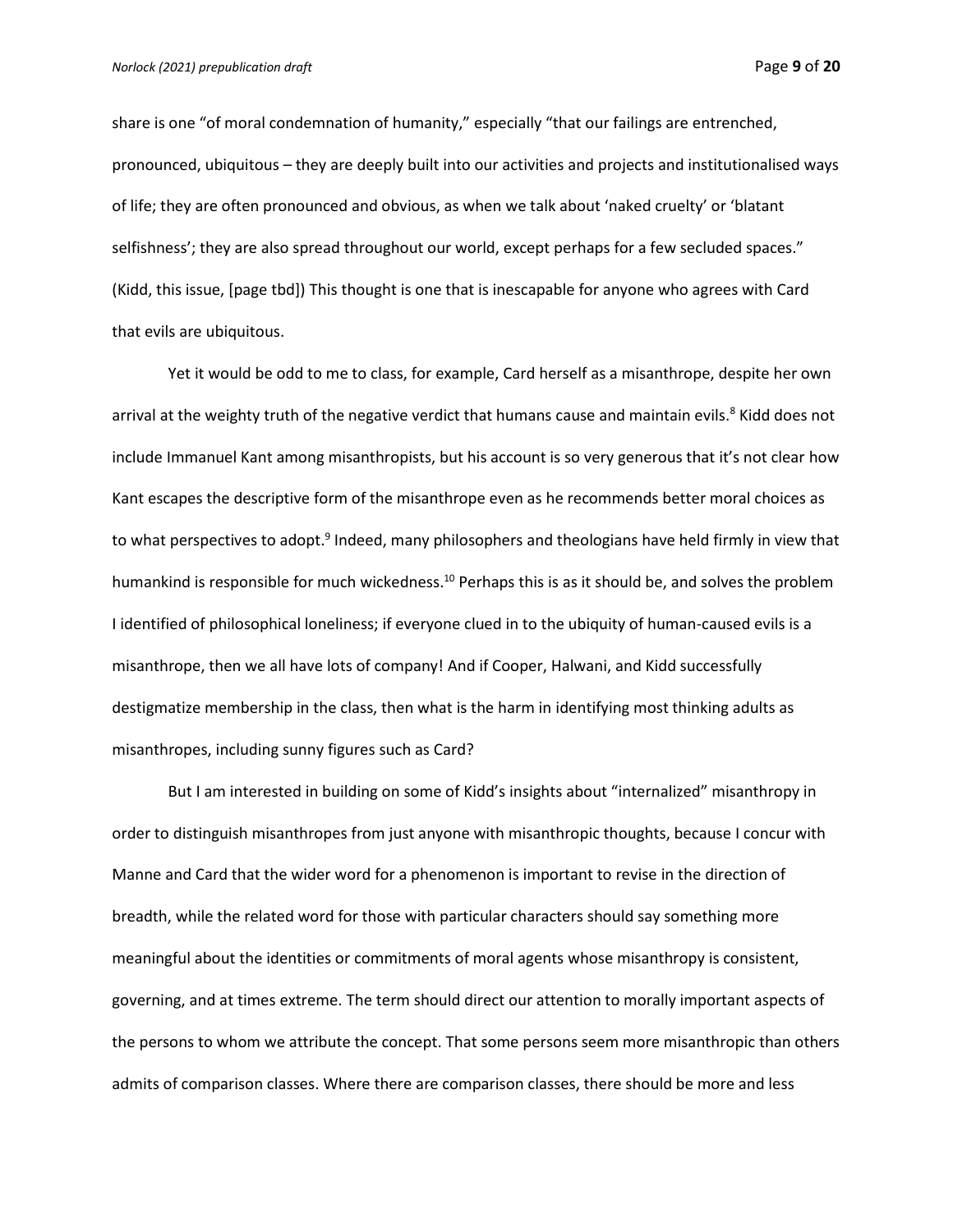misanthropic thinkers. And some of us may wish to take very seriously whether we want to identify as misanthropes or not, or whether it is morally important to identify or class another as a misanthrope who does not so identify themselves. I am dissatisfied with what seems to be Kidd's and Cooper's assumption that the identity of a misanthrope can rest on the basis of a moral perception such as the source of evils in humanity; it is morally meaningful not just to perceive, but to reflectively take up an attitude toward one's perception, that is, to lay claim to or aim to develop a character or an identity as someone with a particular disposition relative to the facts of the world, or to be beheld as someone with such a character. This is not a great departure from Cooper's position that misanthropy is a perspective of sorts, but I add to his account that a *misanthrope* has a perspective on the salience of the negative critical verdict itself, that is, the importance of the verdict to one's governing attitudes or practices. Again, where the verdict is important to one's governing attitudes or practices, an attribution such as misanthrope is not merely a usefully descriptive concept, but more importantly takes on the weight of an aspect of one's identity in complex social contexts in which the attribution of 'misanthrope' to a specific person is taken to say something ethically important about their characters or practices.

In the remainder of this paper, I argue for a more robust account of misanthropes that will exclude more philosophers from the category than revisionary accounts sometimes do. I recommend distinguishing misanthropy as an appraisable moral perception from one's attitudes toward one's moral perceptions, and further distinguishing one's ethical recommendations as to what to do in moral practice from one's attitudes toward one's perceptions.

Kidd offers clues of his own as to how we might begin to identify a misanthrope more carefully. He notes in his contribution to this issue that "if [misanthropy] starts to become authentically internalised, one's experience of the world changes, too. One cannot live as one did before; deep and disturbing aspects of the world are now in view that cannot be 'unseen', hence Schopenhauer's talk of the 'melancholy mood' which precedes and, often, characterises a misanthropic outlook" ([page tbd]).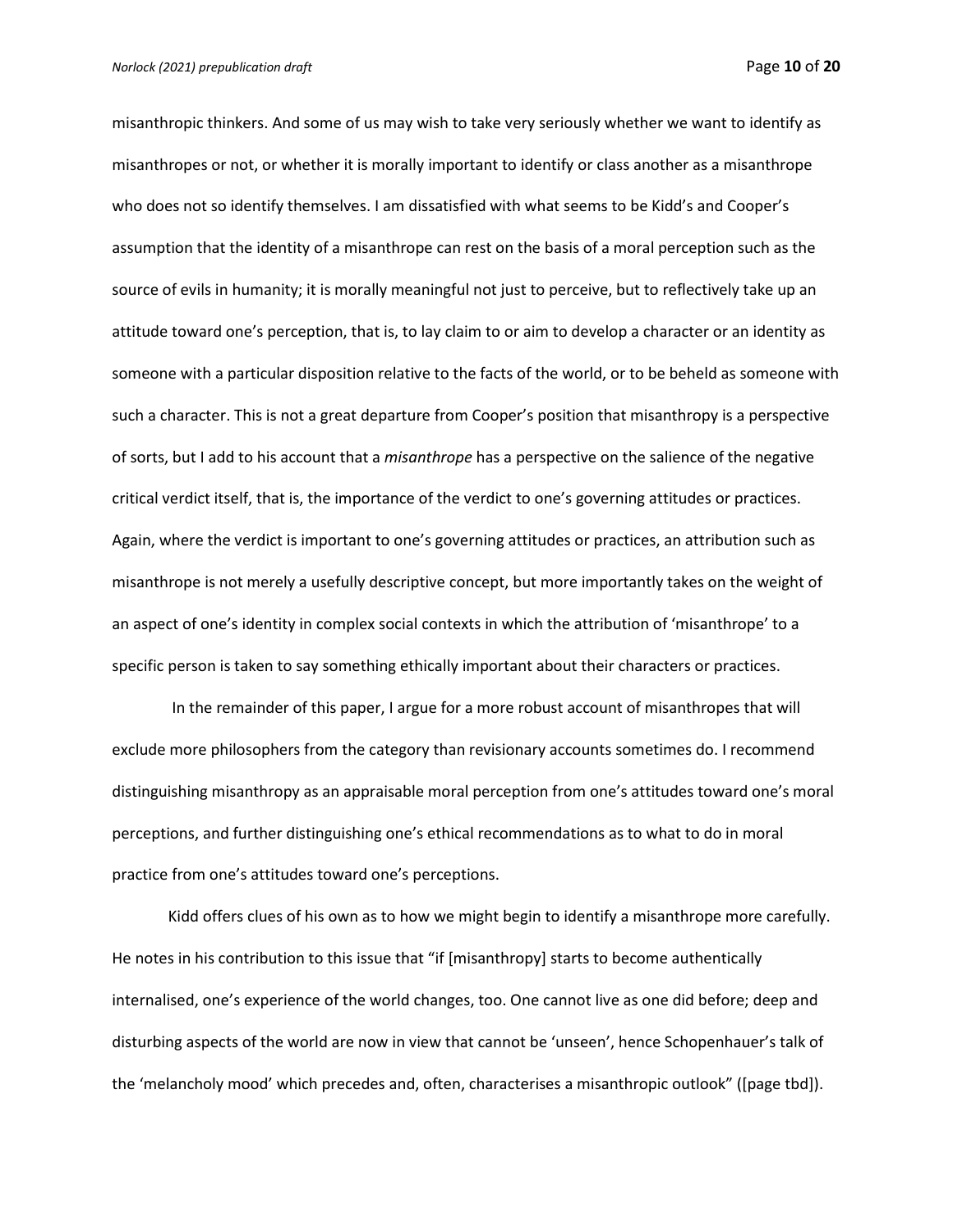With the counterfactual, Kidd provides me with an opportunity to distinguish between the moral perception of human responsibilities for bad things, and the outlook that may or may not result. I apply the work of Charles Starkey to misanthropy's negative critical verdict in order to describe misanthropy as an *appraisable moral perception*; indeed, for Starkey "the category of moral perception is constituted by those perceptions with the property of moral appraisability" (Starkey 2006: 95).

That the negative critical verdict on humanity is a moral one is agreed upon by revisionists of misanthropy. That the verdict is a "moral perception" in Starkey's terms includes two further features: First, he says "a moral perception is a *perceptual apprehension* in that it is a perceptual taking-in and assessment of what the moral perceiver encounters" (2006: 88), and that assessment may not be the only one possible or the most salient one in considerations as to what one ought to do. This will be important for my purposes. Second, Starkey says, "moral perception is morally appraisable in that it is morally appropriate (or inappropriate) or morally commendatory (or condemnable) perception" (88). This is a less friendly amendment to revisionist accounts, perhaps, but I think it a good one, precisely because whether or not the assessment is morally appropriate seems built into the very definition of misanthropy as a verdict with moral import rather than merely a bare causal claim. Further, to see the misanthropic verdict as appraisable accommodates Kidd's interest in identifying plural varieties of misanthropists. Depending on whether the verdict is hateful or pitying, framed as a justification for withdrawal or for genocide, one can appraise the moral perception involved in misanthropy as condemnable (say, on the part of the genocidaire) or commendable (say, on the part of Kant's fugitive from humanity hoping to avoid acting badly on his assessment). And appraisability captures the contentiousness of the negative critical judgment; that misanthropy is appropriate is something we revisionists have to argue for, and it is possible and reasonable to advance arguments that we are wrong to so assess humanity (as Lisa Gerber (2002), for example, argues).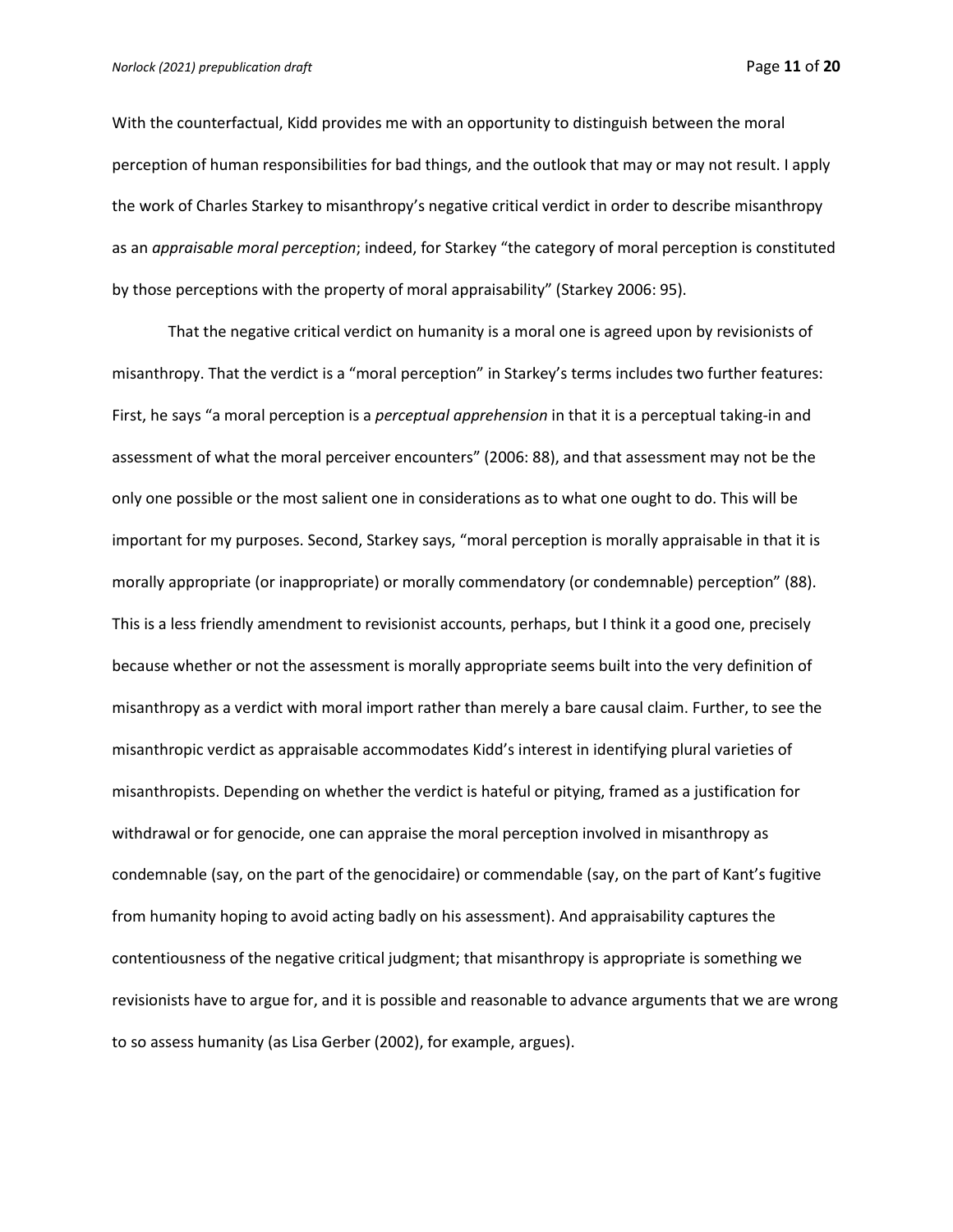One may have the appraisable moral perception that humanity bears responsibility for great failures without necessarily taking up the attitude that this is an overriding assessment or the most important one to adopt into one's character. A misanthropic thought is moral, and appraisable, but can be one thought among many rather than silencing other reasons to think or act. As Starkey says,

it may be the case that we can only act within the world we see, but sometimes it is better to recognize that there is more than one value at stake in a situation or that more than one possible course of action has a moral claim on us. The ability to recognize the complexity of the situation in addition to the ability to deliberate and weigh the possible courses of action is an important part of moral character. In such situations, a perceptual state … may result in too blunt an understanding of the complexities of the situation. So though silencing may be appropriate at times, it is not an essential feature of moral perception, let alone appropriate moral perception. (Starkey 2006: 87)

This helps me to clarify why it seems to me that misanthropy does not make one a misanthrope. Misanthropy can be a sort of moral perception and can occur as one among many possible value-laden perceptions, while a misanthrope is one who not only has the appraisable moral perception, but adopts it as the appropriate perception in order to be a certain sort of person, live a way of life, or pursue particular activities.

Kidd identifies several "ways of trying to live out an internalised misanthropic vision of the human world as one finds it," and one's embrace or deep acknowledgement of that vision may constitute internalization, a good starting point for identifying oneself as a misanthrope.<sup>11</sup> For selfidentification purposes, I propose that those of us who arrive at Cooper's negative critical verdict on humanity may count ourselves as persons who have *misanthropic thoughts*. Since the thoughts of misanthropy may come with other, competing moral perceptions, one can have them without being a misanthrope. A further task for us, as we each sort out whether our thoughts make us misanthropes, is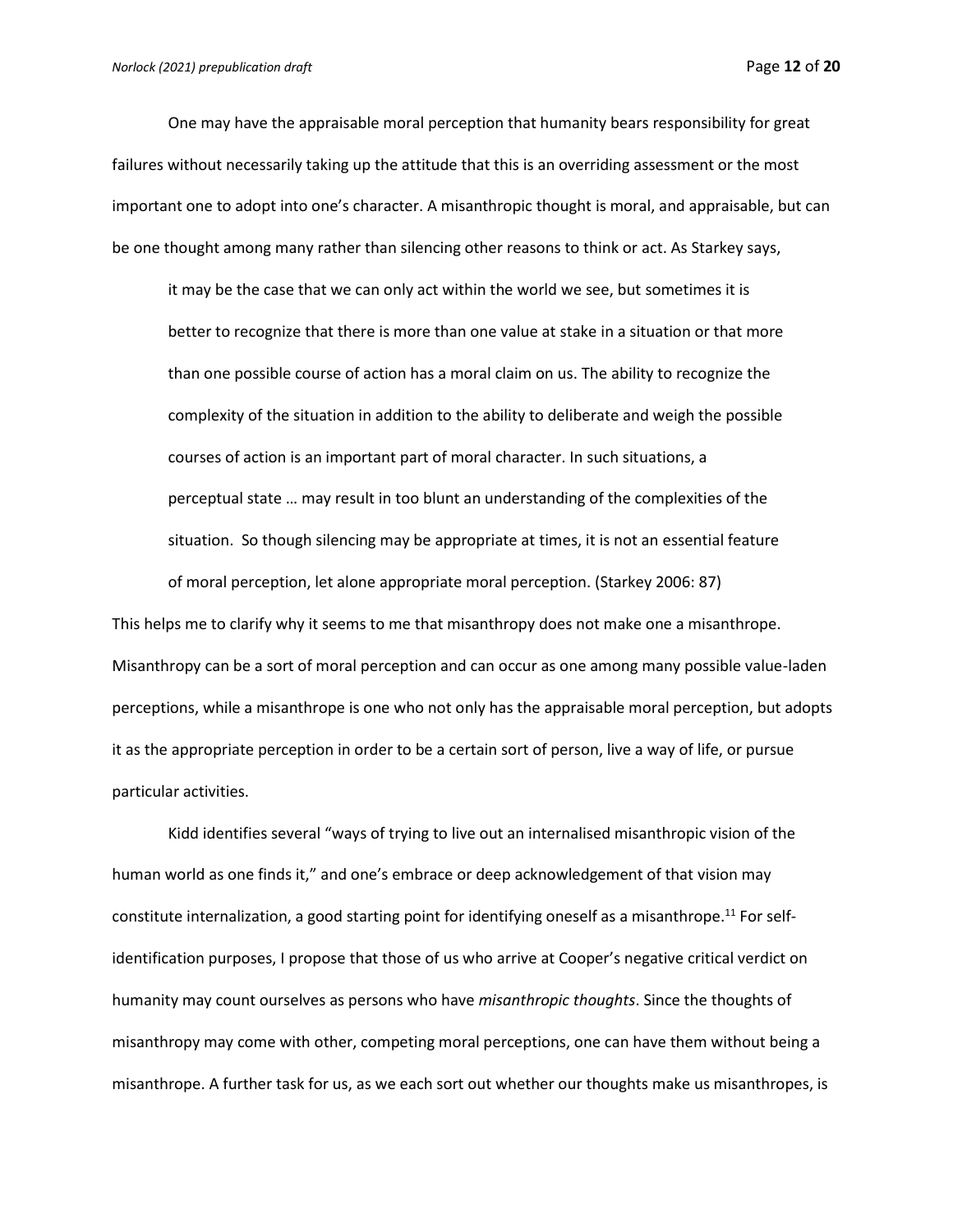to ask ourselves whether our misanthropic moral perceptions are in competition with other perceptions, and to consider whether we are being perceptive enough. Kant seemed to be strongly sympathetic with some varieties of the appraisable moral perceptions of misanthropy, and also to seriously consider that he should reject them for ethical reasons, including, as Kidd notes, "the importance of *humanitas* – 'the cultivation of humanity as such', 'the first duty of man towards himself' … – which for Kant makes misanthropy 'a hateful thing'" (Kidd, forthcoming). Since Kant both beheld and ultimately rejected the outlook as the best or most appropriate one to have, I find that he nicely illustrates my account of misanthropic thoughts as perceptions that can be correct insofar as they are prudent and based on good evidence, but not governing or acknowledged as deeply informative of the person one aims to be. Again, the perception is not yet an outlook.

We can and, if we want to build our characters in deliberate ways, $12$  we should reflect on the importance and the role of misanthropic thoughts in our worldviews. It matters what roles we want our moral perceptions to take in our characters. Is the misanthropic verdict to be action-guiding, to be a way of living, to be an aspect of one's character that one holds as dear, or regrettable? I can imagine one taking the view that the misanthropic verdict is important to one's understanding of the world or one's place in it. To the extent that one considers it commendable – because it is unfortunately accurate about something of overriding importance, because it justifies one's conduct, or simply because it is who one wants to be, a cool, discerning, misanthropic cat unsurprised by human failures – one may want to declare oneself a misanthrope. I can also imagine taking the view that the misanthropic verdict is important to one's aims to reject. To the extent that one considers it condemnable --- because one is committed to a religious or philosophical tradition that entails the adoption of a more positive view of humanity, because it diminishes one's motivation to be an activist, or simply because it is not who one wants to be --- one may want to determinedly reject the identity of a misanthrope, without rejecting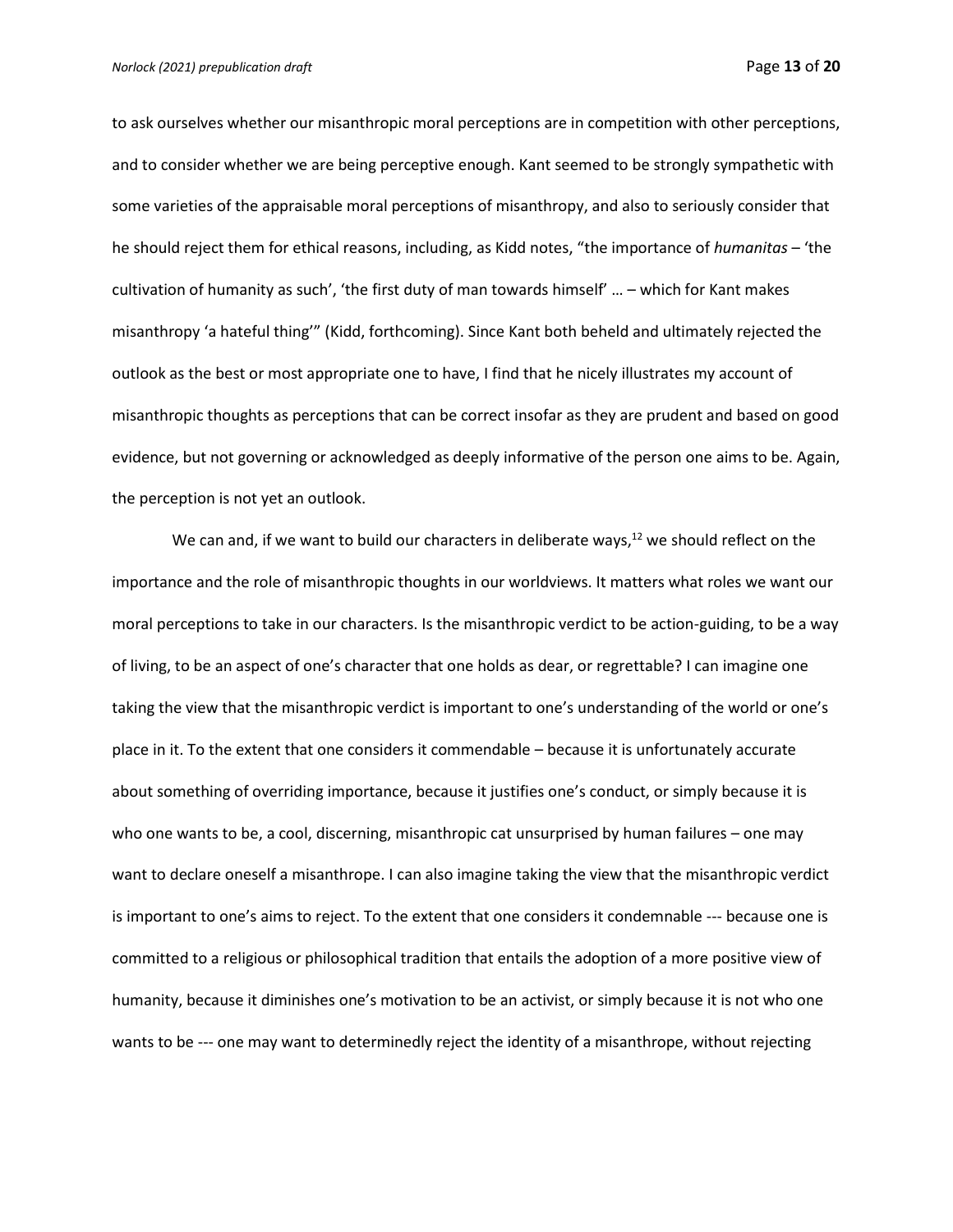one's position that the negative verdict on humanity is a fair one. Misanthropic thoughts can be right in some sense while being a misanthrope can be wrong.

In saying the above I am influenced in part by Jennifer McKitrick's and Katharine Jenkins' accounts of gender identity as dependent in part upon the norms relevant to an identity (McKitrick 2015; Jenkins 2018). McKitrick describes a dispositional account. "When someone has a disposition, he or she is prone to act in certain ways in certain circumstances," and because they are so disposed, their disposition is manifested in behaviors at times; "an attribution of a disposition … licenses inferences about what will happen in various circumstances" (2015: 2579). Jenkins' "norm-relevancy" account develops an account of identity with ameliorative aims, the first of which is as follows: "The definition should render plausible the idea that gender identity is important and deserves respect" (2018: 731). Both of these are instructive to me as I reflect on why I hold that misanthrope is a threshold concept; Kidd and Cooper are all too persuasive that misanthropy is a word for an array of perspectives that deserve respect beyond opprobrium, and when an individual experiences or expresses not merely misanthropic thoughts but a disposition to manifest them in a way that governs their conduct, then it seems morally important to class that person as having an identity and not merely a thought. The respect may be mere recognition-respect rather than esteem in the case of some sorts of bad misanthropes I imagine below, but comes with morally weighty recognition nonetheless.

I hasten to add that I agree with my revisionist friends that being a misanthrope admits of such a plurality of ways of life that it is not always wrong to be a misanthrope. One may adopt the negative critical judgment into one's worldview because one wishes to ease the suffering of a terribly freighted humanity that is struggling under its failures and unequal to the task of the necessary rectifications. An outstanding activist could see humanity as, on balance, having failed its mother earth, and for that reason devote all her days to activist efforts to building powerful coalitions that ameliorate the effects of what cannot be undone. A ministering pessimist could see life as torture, and each human's life on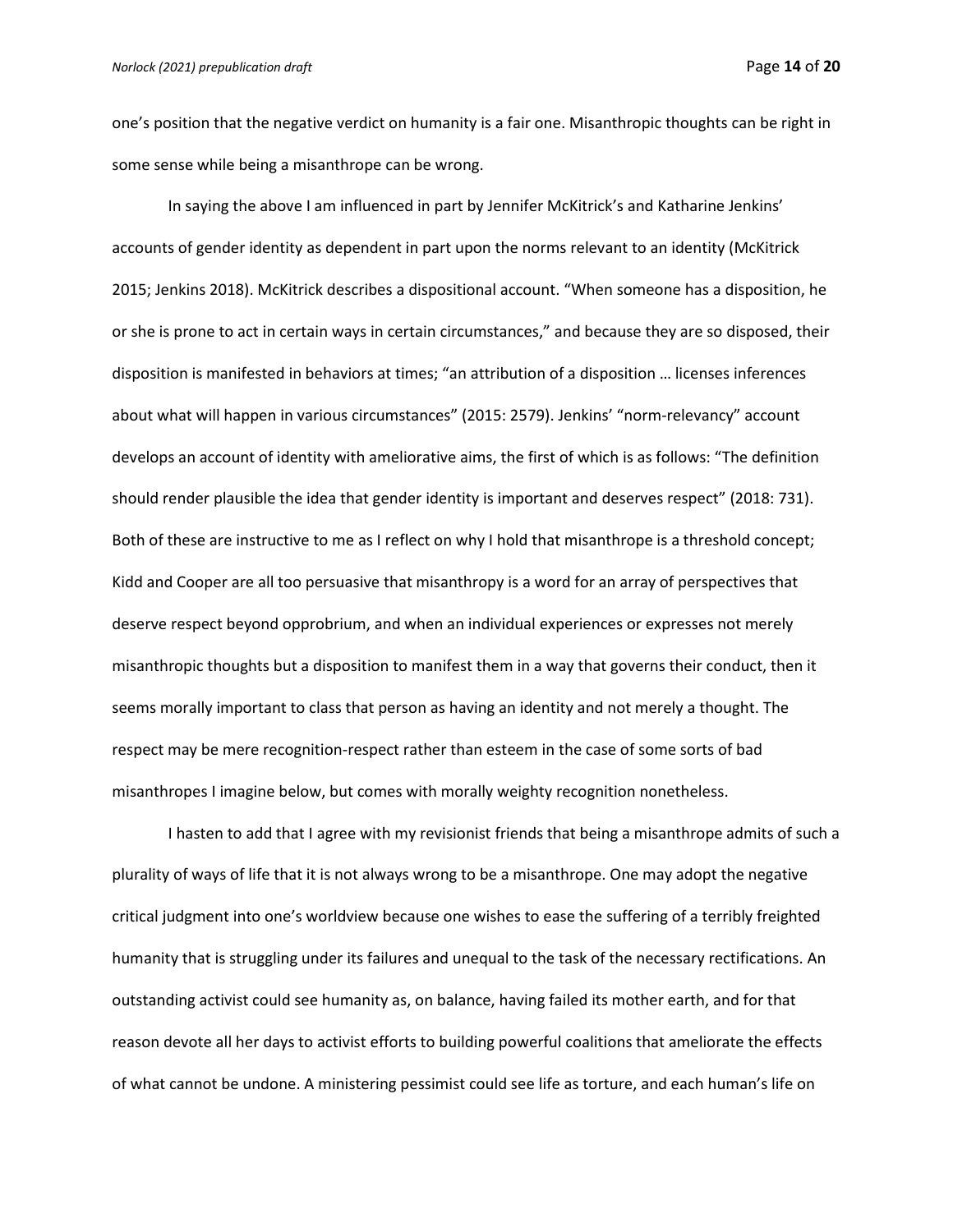this planet as an extended form of hospice; as a consequence they may compassionately aim to make people's brief times here as easy as possible. And a quietist of the sort that Cooper describes could look at the state of animals and lament to himself, "My soul is overwhelmed with sorrow," and do no harm or local good, even as he adopts the sorrowfulness of the critical judgment into a worldview that aims not to ignore what people do.

Other forms of misanthropy are arguably very bad. I find that the sort of perfectionist ableism present in some views of humanity is characteristic of the kind of misanthrope that I choose not to be. That is, I reject perfectionist conceptions of objectively true goods that consider the nature of what is good prior to considering what most human beings are or do, when they yield judgments that humans largely fall short of a vision of perfection in human embodiment, failures at being fully able-bodied humans as the best humans ought to be.<sup>13</sup> The "standard view" of disability as undesirable is "openly endorsed by many philosophers, bioethicists, and public intellectuals who favor the reduction or elimination of disability from human experience" (Campbell and Stramondo 2017: 151). Rosemarie Garland-Thomson argues that the adoption of a worldview that disability ought to be eliminated is permissive of "eugenic logic" (2012: 339).

Eugenic logic tells us that our world would be a better place if disability could be eliminated. Enacted worldwide in policies and practices that range from segregation to extermination, the aim of eugenics is to eliminate disability and, by extension, disabled people from the world. Eugenic logic is a utopian effort to improve the social order, a practical health program, or a social justice initiative that is simply common sense to most people. (Garland-Thomson 2012: 339-340)

Note that a particularly active eugenicist can appropriately be described as "utopian," as Kidd and Cooper also observe of other sorts of misanthropes. One could wish to wipe the disability inherent<sup>14</sup> to a vulnerable species out of existence for remarkably optimistic reasons, such as that one believes a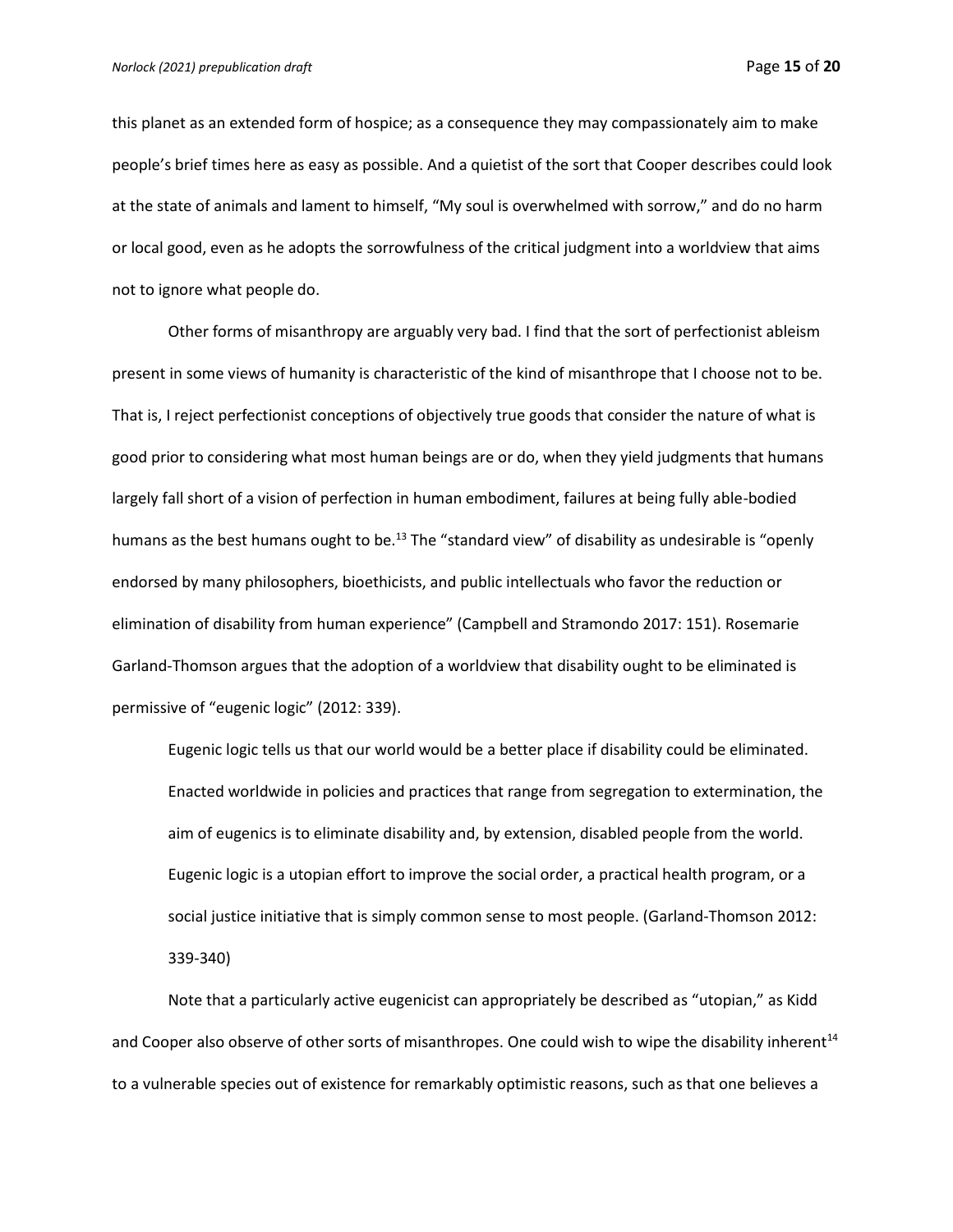better future is really possible for humanity so changed. However, I hope it is clear that this is a form of perfectionist-justified eugenics that can be fairly described as misanthropic even if it is sunny in its forward-looking claims to completely control the human experience; it is a perspective that justifies misanthropic pursuits in the service of the optimistic goal that humans can and ought to be changed for the better, whether they consent or not. In idealizing our nature as not just bodily, but "characteristically" efficient, unrestricted, unimpeded in its processes (Hurka 1993: 38), a perfectionist may adopt a perspective that humanity is unsatisfyingly prone to fall short of perfection. Again, this will not be true of all perfectionist conceptions, which may adopt the overriding view that our imperfections provide abundant opportunities for achievement that humans take in forms worth celebrating (Hurka 1993; Bradford 2015). The ethical point that concerns me is the juncture at which the dissatisfied perfectionist chooses to adopt a misanthropic outlook such as eugenic logic as a governing world view that dictates the pursuit of evil social policies.<sup>15</sup>

So misanthropy is not necessarily pessimistic. Cooper rightly observes that pessimism and misanthropy do not entail each other, although they "are typically found in harness" (2018: 6). Many of us who become overwhelmed by the full scale of evils and the likelihood of their continuation or recurrence come to accept some pessimism with respect to evils. Adjusting our moral expectations of humanity in light of harsh realities can still be done compatibly with rejecting the identity of a misanthrope even as we embrace pessimism, however. A de-idealized conception of human nature and moral life can be accepting, rather than rejecting, of human tendencies to be destructive, imperfect, wrong, and so on, not because humans are always delightful when they're contributors to evils, but because reducing our high attention to a desired alternate reality in which humans fit some other conception of what they're supposed to be would avoid excessive despair at humans' current condition, recommend against efforts to try to change humans to make them better, and redirect attention to ameliorating suffering and arranging social institutions that bring out our better rather than our worse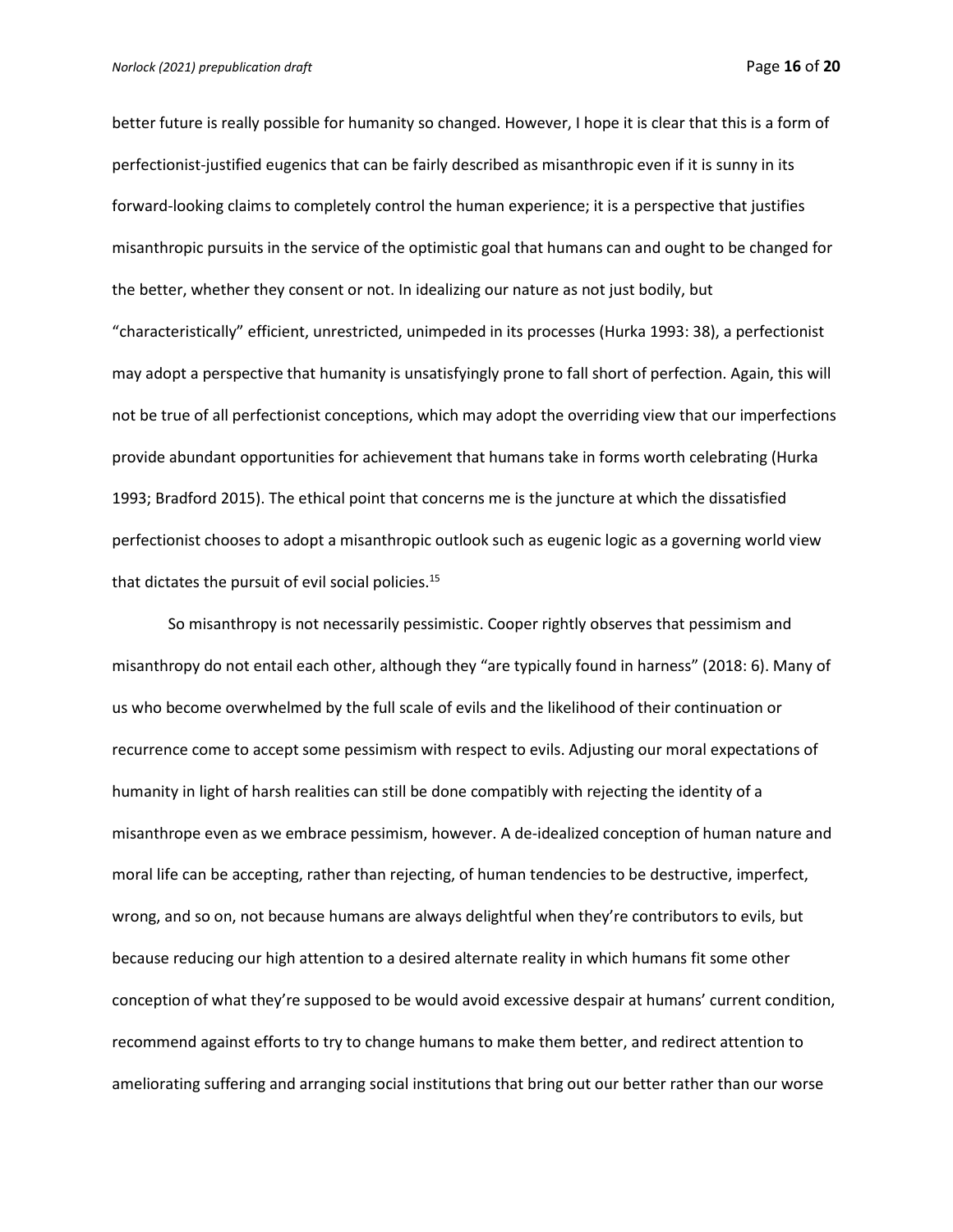tendencies. I urge attention to one's choices as to whether to be a kind of misanthrope, a pessimist, neither or both, because our choices to adopt particular perspectives are ethical choices, and can affect our capacities to be moral agents, rendering quietism more rational or activism more urgent.

I retain great sympathy for misanthropes even as I distance myself from the membership, because many misanthropes share with me deep concerns about things that are very bad. Indeed, many misanthropes seem more concerned to actively address the world's ills than do some who presume that they're good because they're not misanthropes, yet pretty clearly have abjectly failed to do much about climate change, displaced peoples, poverty, famine, or widespread animal suffering. <sup>16</sup> Since purported humanism does not seem to have resulted in an evil-free or inevitably progressing world, I'm not as fussed as anti-misanthropy philosophers that misanthropy is an attitude that inclines to indifference. Weakness of will, collective apathy, and indifference to strangers appear to thrive among sanguine positive thinkers and non-misanthropes just as much (if not moreso), so the reasons to wonder why one ought to bother doing anything about great moral challenges, what to do, and how, will remain ethically burdensome and challenging for everyone whatever their judgment of humanity. One can rationally feel that one can't make much of a difference, one is too busy, or it's too hard to do anything about great moral challenges in the world, and these thoughts are quite separate from thoughts as to whether humanity is, on the whole, responsible for serious failings. That is, rejecting the negative critical verdict is no guarantor of caring or ethically acting. To put it even more briefly and bluntly, not being a misanthrope does not make one good.

As readers may surmise, I do not conclude that there is a universally right answer as to whether one ought to be or become a misanthrope. Embodiments differ. What may be a liberating or vindicating perspective for some may be a depressing or demotivating outlook for another. Not all perspectives are chosen, and some may find that they adopt misanthropy over time whether they want to or not. I am more comfortable recommending wider and deeper appreciation of the pervasiveness and recalcitrance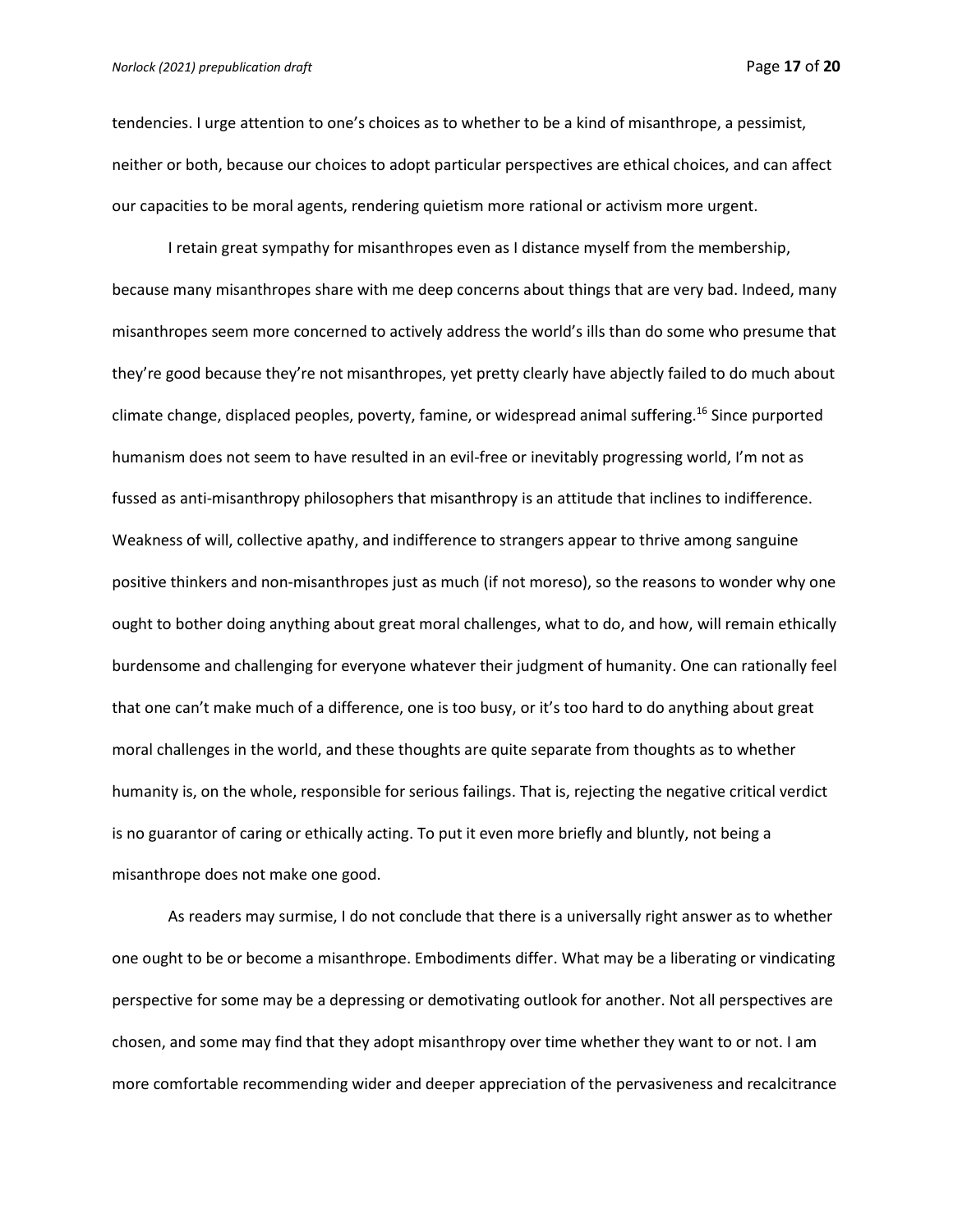of evil practices and institutions, because indifference to suffering is morally worse than occasional

misanthropic thoughts that humanity regularly fails at goodness. I do not enjoy the heavy knowledge

that evils recur, but I appreciate the efforts of revisionists of misanthropy to ensure that I'm not alone in

feeling it. What to do about it is the business of moral life.<sup>17</sup>

## **References**

Ball, Derek. 2020. "Revisionary Analysis without Meaning Change (Or, Could Women Be Analytically Oppressed?)" In *Conceptual Engineering and Conceptual Ethics*, edited by Alexis Burgess, Herman Cappelen, and David Plunkett, 35-58. Oxford: Oxford University Press. DOI: 10.1093/oso/9780198801856.003.0002

Bradford, Gwen. 2015. "Perfectionism." In *Routledge Handbook of Philosophy of Well-Being*, edited by Guy Fletcher, 124–34. London: Routledge.

Calvin, John. 1972. *Catechism or institution of the Christian Religion*, transl. L.W. Battles, Pittsburgh: Pittsburgh Theological Seminary.

——––. 2009. *Sermons on Gen 1–11*, transl. R.R. McGregor, Banner of Truth Trust, Edinburgh.

Campbell, Stephen M., and Joseph A. Stramondo. 2017. "The Complicated Relationship of Disability and Well-Being." *Kennedy Institute of Ethics Journal* 27(2): 151-184. doi:10.1353/ken.2017.0014.

Card, Claudia. 2002. *The Atrocity Paradigm: A Theory of Evil*. Oxford: Oxford University Press.

——––. 2010. *Confronting Evils: Terrorism, Torture, Genocide*. Cambridge: Cambridge University Press.

——––. 2014. "Challenges of Local and Global Misogyny." In *A Companion to Rawls*, edited by Jon Mandle and David A. Reidy, 472–86. Oxford: Wiley-Blackwell.

Cooper, David E. 2018. *Animals and Misanthropy.* New York: Routledge.

Dienstag, Joshua Foa. 2009. *Pessimism: Philosophy, Ethic, Spirit*. Princeton: Princeton University Press.

Garland-Thomson, Rosemarie. 2012. "The Case for Conserving Disability." *Bioethical Inquiry* 9:339–355. DOI 10.1007/s11673-012-9380-0

Gerber, Lisa. 2002. "What is so bad about misanthropy?" *Environmental Ethics* 24 (1):41-55.

Hurka, Thomas. 1993. *Perfectionism*. New York: Oxford University Press.

Jenkins, Katharine. "Toward an Account of Gender Identity." *Ergo* 5 (27): 713-744. https://doi.org/10.3998/ergo.12405314.0005.027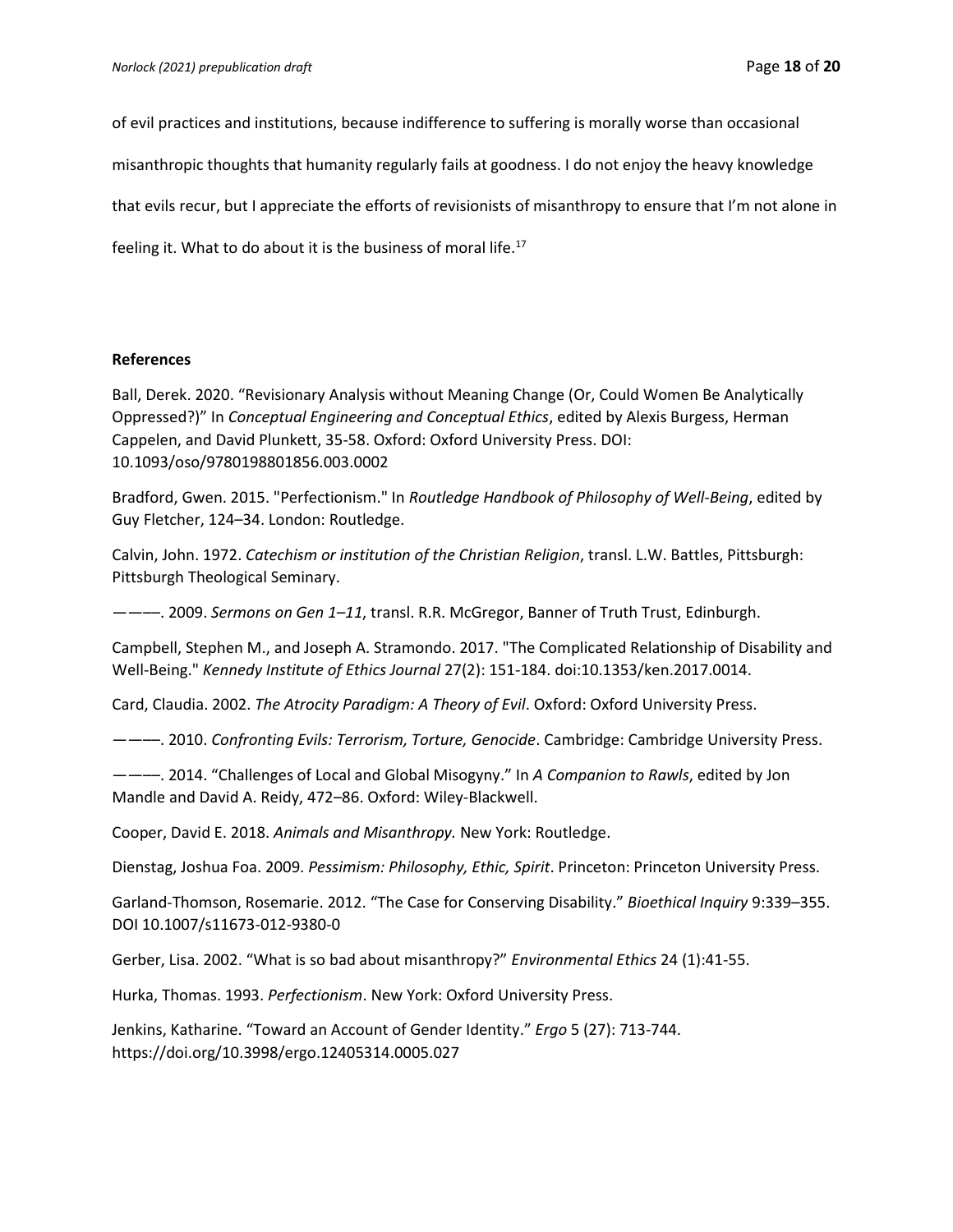$\overline{a}$ 

Kidd, Ian James. "Misanthropy and the Hatred of Humanity." Forthcoming in Noell Birondo (ed.) *The Moral Psychology of Hatred* (New York: Rowman & Littlefield).

——––. [This issue] "Varieties of Philosophical Misanthropy."

Manne, Kate. 2018. *Down Girl: The Logic of Misogyny*. Oxford: Oxford University Press.

McKitrick, Jennifer. 2015. A Dispositional Account of Gender. *Philosophical Studies* 172 (10): 2575–2589. https://doi.org/10.1007/s11098-014-0425-6

Shotwell, Alexis. 2016. *Against Purity: Living Ethically in Compromised Times*. Minneapolis: University of Minnesota Press.

Starkey, Charles. 2006. "On the Category of Moral Perception." *Social Theory and Practice* 32(1): 75-96.

<sup>5</sup> One strategy to deal with this discomfort could be to proceed on the assumption that the concept of a misanthrope need not amount to an identity, but I do not believe that is a strategy available to me, for reasons I develop at the end of this paper. My thanks to an anonymous referee for pushing me to articulate this aspect of my perspective.

<sup>6</sup> For example, Card says, we ought to concertedly address, prevent, and respond to domestic violence more than we ought to occupy ourselves with glass-ceiling issues for white-collar women. In this paper I do not further defend the view that evils are ubiquitous; Card seems to me entirely correct that evils are wide, deep, and morally important. Readers wishing further information as to why she and I may perceive much suffering in the world, past and present, are encouraged to read either her *Atrocity Paradigm* (2002) or *Confronting Evils* (2010).

 $7$  At a number of points, Cooper refers to misanthropes as those who hold this view. Cooper never lays out a biconditional relation between negative verdict-holders and misanthropes, but then, he doesn't take care to argue that it's not biconditional, either. My point is that this is concerning for scholars of evil, since almost all of us have some form of the bare negative judgment (assuming that we all agree evil isn't good), yet many of us would be disinclined to agree that we are misanthropes.

<sup>8</sup> At a conference, I did try to persuade Card to hold humans' responsibilities for evils to be more central to her worldview, but she shook her head, smiled and said, "I believe in human capacities to be ethical, rational, caring, and capable of great change." I gave up. She was a hopeless case. (Personal communication, October 2012) <sup>9</sup> Kidd says "Kant ultimately resists misanthropy" (this issue, p. [tbd]), at least, the forms of misanthropy that Kant himself conceives; it is less clear if Kidd thinks Kant ultimately resists the revised, broad sense of misanthropy, which I don't see how Kant can. Kant's reasons for resisting it turn out to be moral reasons, nicely fitting into my account of those who hold misanthropic thoughts and choose to reject the identity of a misanthrope.

<sup>1</sup> My thanks to an anonymous reviewer who pressed me on the question as to whether *misanthrope* is an identity rather than, more thinly, simply a concept; the referee suggested this as a quick question to dust off at the outset but it is too important to set aside and my response to this recurs throughout my paper as it develops.

 $2$  It is out of the scope of this essay to engage in a wider discussion of what counts as revisionary, and I'm not a conceptual engineer by trade. I limit myself to the determinedly simple notion of a revisionary concept as one that departs from ordinary use; for more complex treatment of revisionary accounts, see Ball (2020).

 $3$  Card (2014) is the first that I'm aware of to broaden the concept of misogyny so as not to entail hatred. I engage with Manne's (2018) account at just a bit more length because Manne explicitly heralds hers as an ameliorative and revisionist conception.

<sup>4</sup> To be clear, not all those with great appreciation of atrocities are also those with misanthropic thoughts; Card authored both *Atrocity Paradigm* and *Confronting Evils* yet never mentioned misanthropy and maintained a remarkably positive and optimistic perspective on the human condition. In over one hundred works, the only time I can find that she used the word "hopeless" was quickly followed by her characteristic focus on positive human capacities: "What if cooperation *has been* hopeless? Might the task then shift to proposing principles for coalition building…?" (2014: 479)